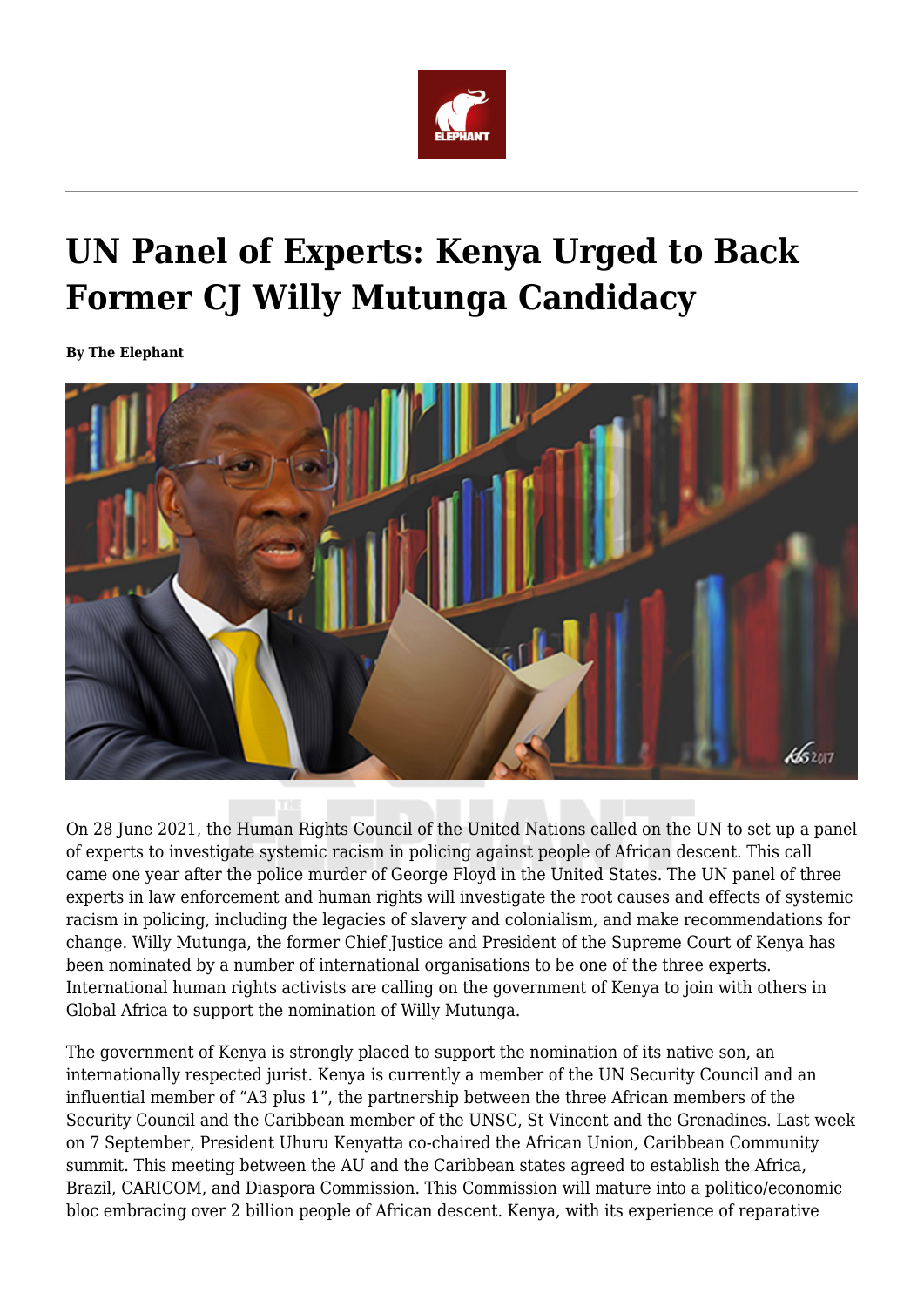justice from the era of the Land and Freedom Army, has joined with the Caribbean to advance the international campaign to end the dehumanization of Africans. African descendants around the world have lauded the [2021 Human Rights Council Report](https://undocs.org/en/A/HRC/47/53) for calling on the international community to "dismantle structures and systems designed and shaped by enslavement, colonialism and successive racially discriminatory policies and systems."

## **Background to the nomination of Hon Willy Mutunga**

The murder of George Floyd on 25 May 2020 led to worldwide condemnation of police killings and systemic racism in the United States. The African Members of the UN Human Rights Council pushed hard to garner international support to investigate systemic racism in policing in the United States. In the wake of the global outcry, there were a number of high-level investigations into police killings of innocent Blacks. Three distinguished organizations, the National Conference of Black Lawyers, the International Association of Democratic Lawyers and the National Lawyers Guild convened a panel of commissioners from Africa, Asia, Europe, Latin America and the Caribbean to investigate police violence and structural racism in the United States. Virtual public hearings were held in February and March 2021, with testimonies from the families of the victims of some of the most notorious police killings in recent times.

In its [report,](https://inquirycommission.org/website/wp-content/uploads/2021/04/Commission-Report-15-April.pdf) a panel of leading human rights lawyers from 11 countries found the US in frequent violation of international laws, of committing crimes against humanity by allowing law enforcement officers to kill and torture African Americans with impunity and of "severe deprivation of physical liberty, torture, persecution and other inhumane acts".

Among its principal findings, the Commission found the US guilty of violating its international human rights treaty obligations, both in terms of laws governing policing and in the practices of law enforcement officers, including traffic stops targeting Black people and race-based stop-and-frisk; tolerating an "alarming national pattern of disproportionate use of deadly force not only by firearms but also by Tasers" against Black people; and operating a "culture of impunity" in which police officers are rarely held accountable while their homicidal actions are dismissed as those of just "a few bad apples".

After the Commission's report was published, the convening organizations' Steering Committee mobilized international public opinion to publicize its findings. Former CJ Willy Mutunga was one of the jurists in Africa who worked hard to publicize the report's findings and recommendations.

It was in large part on the basis of these findings that the Human Rights Council issued its own report at the end of June. The United Nations decided to set up a panel of experts to investigate systemic racism in policing against people of African descent, adding international weight to demands in the United States for accountability for police killings of African Americans, and reparations for victims. The panel of three experts will have a three-year mandate to investigate the root causes and effects of systemic racism in policing. Many organizations have submitted names for suggested panel members. Legal experts from Global Africa and international jurists have recommended Willy Mutunga to be one of the three panellists. Thus far, the following organizations have endorsed the candidacy of Willy Mutunga:

- 1. The African Bar Association, with membership in 37 African Countries.
- 2. The United States Human Rights network (USHRN), a National network of U.S. organizations working to strengthen the Human Rights movement in the US.
- 3. International Commission of Inquiry on Systemic Racist Police Violence Against People of African Decent in the United States.
- 4. Society of Black Lawyers of the United Kingdom